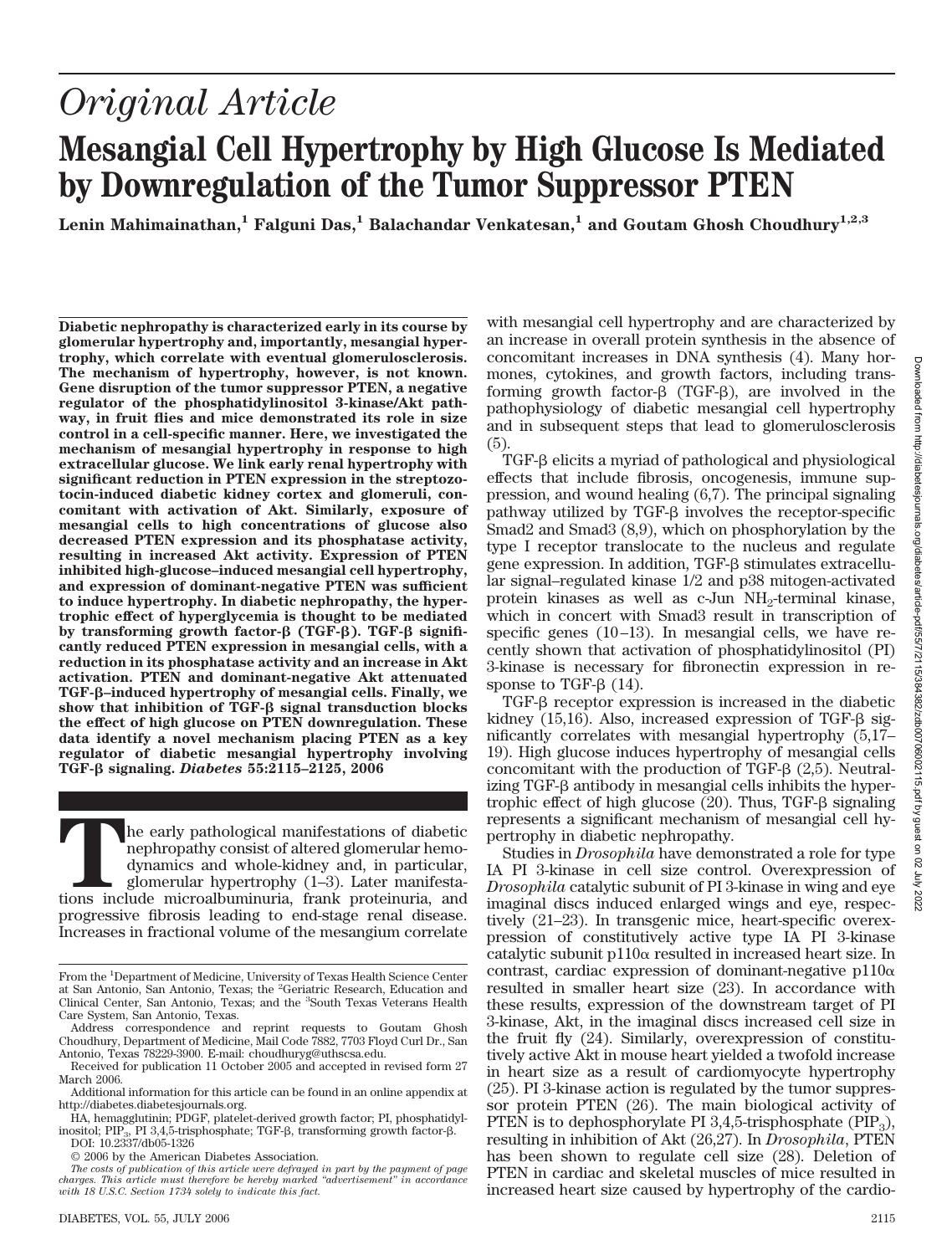myocytes, but no increase in cell size in the skeletal muscle was observed (29,30). These results demonstrate differential effects of PTEN in organ-specific cell hypertrophy. However, the role of PTEN in specific cellular hypertrophy has only been addressed in genetically manipulated animals.

In the current report, we examined the involvement of PTEN in glomerular mesangial cell hypertrophy in early diabetic kidney disease. We show in streptozotocin-induced type 1 diabetic rats that early kidney hypertrophy is associated with a significant decrease in the level of PTEN and that activation of Akt kinase is concomitantly increased in the glomeruli. Similarly, exposure of glomerular mesangial cells to high glucose significantly reduced expression of PTEN, resulting in activation of Akt. Introduction of PTEN or dominant-negative Akt significantly blocked high-glucose–induced mesangial cell hypertrophy. TGF- $\beta$ , a major component in the hypertrophic response to high glucose, reduced PTEN expression and decreased its  $PIP<sub>3</sub>$  phosphatase activity before mesangial cells hypertrophied. We show that TGF- $\beta$ –induced cellular hypertrophy is mediated by PTEN. Furthermore, we demonstrate that  $TGF- $\beta$  mediates the effect of high glucose on PTEN$ downregulation. These results provide the first evidence that in a pathological setting, PTEN regulates mesangial cell hypertrophy caused by high glucose and that this effect of PTEN is mediated by  $TGF- $\beta$ .$ 

### **RESEARCH DESIGN AND METHODS**

Streptozotocin, phenylmethylsulfonyl fluoride, Na<sub>3</sub>VO<sub>4</sub>, Nonidet-P40, PI, and anti-actin, -tubulin, and -FLAG antibodies were obtained from Sigma. Anti-PTEN and anti-hemagglutinin (HA) antibodies were purchased from Santa Cruz Biotechnology. Anti–phospho-473-Akt antibody, which recognizes the activated form of Akt, was obtained from Cell Signaling. Anti-PIP<sub>3</sub> antibody was purchased from Medical and Biological Laboratories. Tissue culture materials were obtained from Invitrogen. Recombinant TGF- $\beta$ 1 was obtained from R&D Systems. Adenovirus vectors expressing PTEN, a dominantnegative mutant of PTEN in which the catalytic site cysteine is mutated to serine (PTEN C/S), and dominant-negative Akt with HA tag have been described previously (31,32). Smad7 and Smad3 adenoviruses with FLAG tag were gifts from Dr. Anita Roberts, National Institutes of Health.

**Animal protocol.** Male Sprague-Dawley rats weighing 360–430 g were used. In one group, four to six rats were injected intravenously through the tail vein with 65 mg/kg body wt streptozotocin in sodium citrate buffer (pH 4.5). The control group received sodium citrate buffer alone. Blood glucose concentrations were monitored starting at 24 h postinjection, using a LifeScan One Touch glucometer (Johnson and Johnson). All rats were maintained in accordance with institutional animal care and use committee–approved procedures and had unrestricted access to food and water. No insulin was used in streptozotocin-induced diabetic animals. At the end of the experiment, 4 days after injection of streptozotocin, rats were euthanasized, and both kidneys were removed and weighed. Cortical sections of both kidneys from each rat were pooled. Glomeruli were isolated by differential sieving as previously described (33). Also, a slice of cortical tissue from each rat was frozen for biochemical analysis.

**Cell culture and adenovirus infection.** Sprague-Dawley rat glomerular mesangial cells were grown in RPMI 1640 medium with 5 mmol/l glucose and 17% fetal bovine serum (34). The cells were made quiescent by incubating in serum-free medium for 48 h. The cells were infected with 50 multiplicity of infection (moi) of indicated adenovirus vectors as previously described (35,36). The cells were maintained in serum-free medium with 5 mmol/l glucose for 24 h followed by incubation with fresh serum-free medium with 25 mmol/l glucose (high glucose) for 48 h. Control cells were incubated with 5 mmol/l glucose plus 20 mmol/l mannitol (low glucose) for 48 h.

**Immunoblotting.** Cortical and glomerular preparations were homogenized in radioimmunoprecipitation assay buffer (20 mmol/l Tris-HCl, pH 7.5, 150 mmol/l NaCl, 5 mmol/l EDTA, 1 mmol/l Na<sub>3</sub>VO<sub>4</sub>, 1 mmol/l phenylmethylsulfonylfluoride, 0.05% aprotinin, and 1% Nonidet P-40). Mesangial cells were also lysed in radioimmunoprecipitation assay buffer. Cleared lysates were prepared and protein content determined as previously described (31). Equal amounts of proteins present in the cell lysates were immunoblotted with the respective antibodies as previously described (32,35). For immunoblotting experiments with in vivo samples, the actin level was used for demonstrating loading (37). In some in vitro experiments, the level of tubulin was used for loading control. However, the level of both of these proteins did not change with the conditions of the experiments. For quantitation, the ratio of intensities of protein bands to the loading controls was determined.

**PTEN lipid phosphatase assay.** Radiolabeled [<sup>32</sup>P]PI 3 was prepared for use in a PI 3-kinase assay with activated platelet-derived growth factor (PDGF) receptor immunoprecipitates from PDGF-stimulated mesangial cells. PTEN immunoprecipitates from equal amounts of proteins were incubated with equal amounts of radioactive  $[32P]$ PI 3. The reaction products were extracted and separated by thin-layer chromatography as previously described (38). To quantitate the  $[^{32}P]$ PI 3, the spots were scraped and counted in a radioactive scintillation counter.

**Hypertrophy assays.** Mesangial cells in 12-well plates were starved in serum-free medium with 5 mmol/l glucose and incubated with medium containing 5 mmol/l glucose plus 20 mmol/l mannitol as control and with 25 mmol/l glucose for 48 h. In the last 2 h, the cells were labeled with 1  $\mu$ Ci/ml of [<sup>3</sup>H]thymidine and [<sup>35</sup>S]methionine. The washed cells were fixed in cold 10% trichloroacetic acid, and the precipitates were dissolved in 0.25 mol/l NaOH containing 0.1% SDS and then counted as previously described (34,39). Using this assay, there was no increase in DNA synthesis in response to 25 mmol/l glucose or TGF- $\beta$ . Therefore, increase in protein synthesis was used as a surrogate for hypertrophy (39).

**Statistical analysis.** The significance of the data was determined by ANOVA followed by Student-Newman-Keuls analysis.

# **RESULTS**

**Downregulation of PTEN in diabetic nephropathy.** In certain organs of genetically modified fruit flies and mice, PTEN has been implicated in cellular hypertrophy (28– 30). However, its role in pathological hypertrophy is not known. Because early hypertrophy is a key pathological feature in diabetic nephropathy (3), we used the streptozotocin-induced type 1 model of diabetes in the rat. Administration of streptozotocin induced hyperglycemia in rats within 4 days (Fig. 1*A*). At this stage, kidneys showed significant hypertrophy as determined by the ratio of kidney weight to both post- and prestreptozotocin body weight of rats (Fig. 1*B* and online supplement Fig. S1 [available at http://diabetes.diabetesjournals.org]). To investigate the involvement of PTEN in this hypertrophy, we examined the expression of PTEN in the kidney cortex of diabetic animals. Hyperglycemia significantly reduced the expression of PTEN in the kidney cortex (Fig. 2*A*). Diabetic nephropathy is associated with characteristic glomerular hypertrophy, particularly of mesangial cells. Therefore, PTEN expression was examined in the glomerular preparation. Expression of PTEN in diabetic glomeruli was significantly decreased compared with that from the control animals (Fig. 2*B*). These data conclusively indicate that hyperglycemia-induced kidney hypertrophy is associated with a reduction in PTEN expression.

PTEN inactivates PI 3-kinase signaling by dephosphorylating  $PIP_3$  at the D3 position (26,27). One of the downstream targets of PI 3-kinase is the serine threonine kinase Akt. We examined the activation of Akt in the glomerular lysates by immunoblotting, using Akt phospho-Ser 473 antibody, which specifically recognizes the activated form of this kinase. Akt was significantly activated in the diabetic glomeruli (Fig. 2*C*). These data demonstrate that downregulation of PTEN in diabetic glomeruli is associated with increased Akt activation.

**High glucose inhibits PTEN expression in mesangial cells.** To investigate the mechanism of glomerular downregulation of PTEN, we used cultured rat mesangial cells, which hypertrophy when exposed to high concentrations of glucose and thus mimic the effect of hyperglycemia in the animals. Incubation of mesangial cells with 25 mmol/l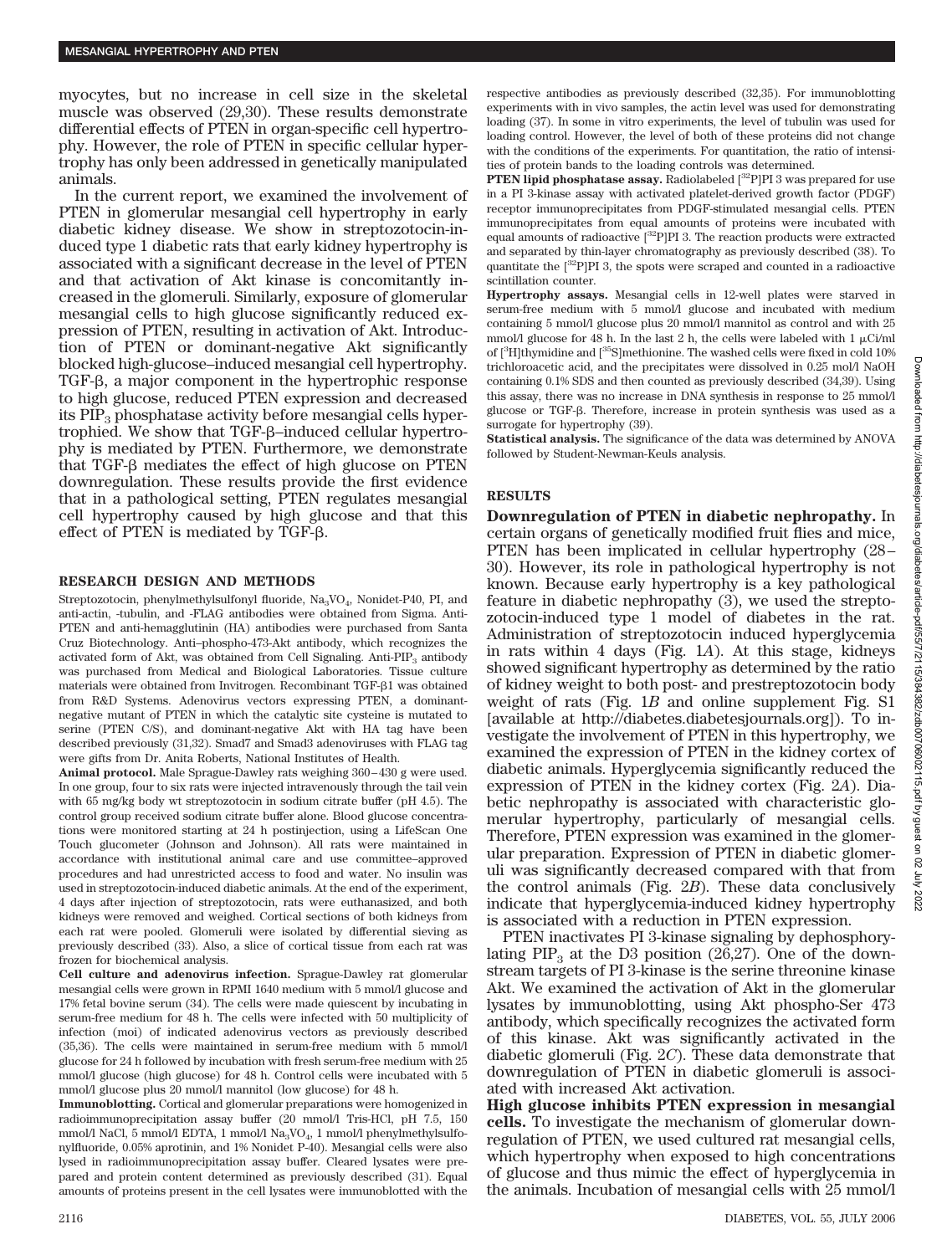

**FIG. 1. Streptozotocin causes kidney hypertrophy in rats. Sprague-Dawley rats were injected with 65 mg/ml streptozotocin as described in RESEARCH DESIGN AND METHODS. The blood glucose concentration was determined 4 days later (***A***).** *B***: The kidneys were harvested as described in** RESEARCH DESIGN AND METHODS, and hypertrophy is expressed as a ratio of kidney weight to total body weight. Control:  $n = 6$ ; streptozotocin:  $n =$  $4. *P < 0.05$  vs. control by ANOVA.

glucose (high glucose) significantly reduced the amount of PTEN compared with cells incubated with 5 mmol/l glucose plus 20 mmol/l mannitol (low glucose, osmotic control) (Fig. 3*A*). RT-PCR of total RNA also showed a modest and significant decrease in PTEN mRNA in response to high glucose (online supplement Fig. S2). These data are consistent with our observation in rat that hyperglycemia induces downregulation of PTEN (Fig. 2*A* and *B*). To confirm the reduced expression of PTEN, we measured its phosphatase activity in the mesangial cells incubated with high glucose. PTEN was immunoprecipitated and assayed for its phosphatase activity in the presence of  $[^{32}P]$ PI 3. PTEN immunoprecipitates from cells exposed to high glucose (25 mmol/l) showed significantly reduced phosphatase activity compared with those from cells incubated in low glucose (Fig. 3*B*, compare *lane 3* with *lane 2*). To confirm the loss of function of PTEN in high-glucose– exposed cells, activation of Akt was determined, using phospho-Akt immunoblotting. High glucose significantly stimulated phosphorylation of Akt, suggesting its activation (Fig. 3*C*). These data indicate that reduction in PTEN in response to high glucose concentration results in functional activation of Akt kinase.

**PTEN regulates high-glucose–induced hypertrophy of mesangial cells.** Mesangial cell hypertrophy is defined by an increase in protein synthesis  $({}^{35}S]$ methionine uptake) in the absence of an increase in DNA synthesis ([3 H]thymidine incorporation). We routinely observed that 25 mmol/l glucose induces mesangial cell hypertrophy, manifested as an increase in protein synthesis and a slight nonsignificant decrease in DNA synthesis (Fig. 4*A*). This increase in protein synthesis also correlates well with hypertrophy measured as a ratio of total protein to cell number (online supplement Fig. S3).

Because PTEN downregulation is associated with hyperglycemia-induced kidney hypertrophy, and because PTEN was reduced in mesangial cells in response to high glucose, we examined the effect of introduction of PTEN, using an adenovirus vector (Fig. 4*B*), on mesangial cell hypertrophy. Expression of PTEN significantly inhibited high-glucose–induced protein synthesis without any significant effect on DNA synthesis (Fig. 4*C* and online supplement Fig. S4). Thus, downregulation of PTEN is necessary for glucose-induced hypertrophy of mesangial cells. Furthermore, these data indicate that basal PTEN activity may need to be inhibited for induction of hypertrophy. To confirm this notion, a dominant-negative mutant of PTEN in which the catalytic site cysteine is mutated to serine (PTEN C/S) was used (Fig. 4*D*). Expression of PTEN C/S was sufficient to cause hypertrophy of mesangial cells similar to that induced by high glucose (Fig. 4*E* and online supplement Fig. S5). These results conclusively demonstrate that downregulation of PTEN is necessary for mesangial cell hypertrophy.

The main biological function of PTEN is to block PI 3-kinase signaling, resulting in inhibition of Akt kinase (26,27). Because high glucose caused activation of Akt, we examined the effect of PTEN on activation of Akt in mesangial cells. Expression of PTEN inhibited high-glucose–induced phosphorylation of Akt, demonstrating its inhibition (Fig. 4*F*). The functional consequence of Akt inhibition on mesangial cell hypertrophy was then determined, using a dominant-negative Akt kinase. Expression of dominant-negative Akt (Fig. 4*G*) significantly inhibited high-glucose–induced hypertrophy of mesangial cells (Fig. 4*H*). These data indicate that along with PTEN downregulation, the resulting increase in Akt kinase regulates highglucose–induced mesangial cell hypertrophy.

**PTEN regulation of hypertrophy is mediated by TGF-β.** TGF-β is a key regulator of diabetic nephropathy  $(3,5,15)$ . Both TGF- $\beta$  and its type II receptor are increased in the glomeruli of diabetic animals (18,40). Prolonged glucose exposure increases expression of  $TGF- $\beta$  to medi$ ate the hypertrophic effect. These results were obtained using TGF- $\beta$ -neutralizing antibody (5,41). In our experimental condition, where glucose caused hypertrophy of mesangial cells within 48 h, we observed inhibition of protein synthesis by TGF- $\beta$ -neutralizing antibody (Fig.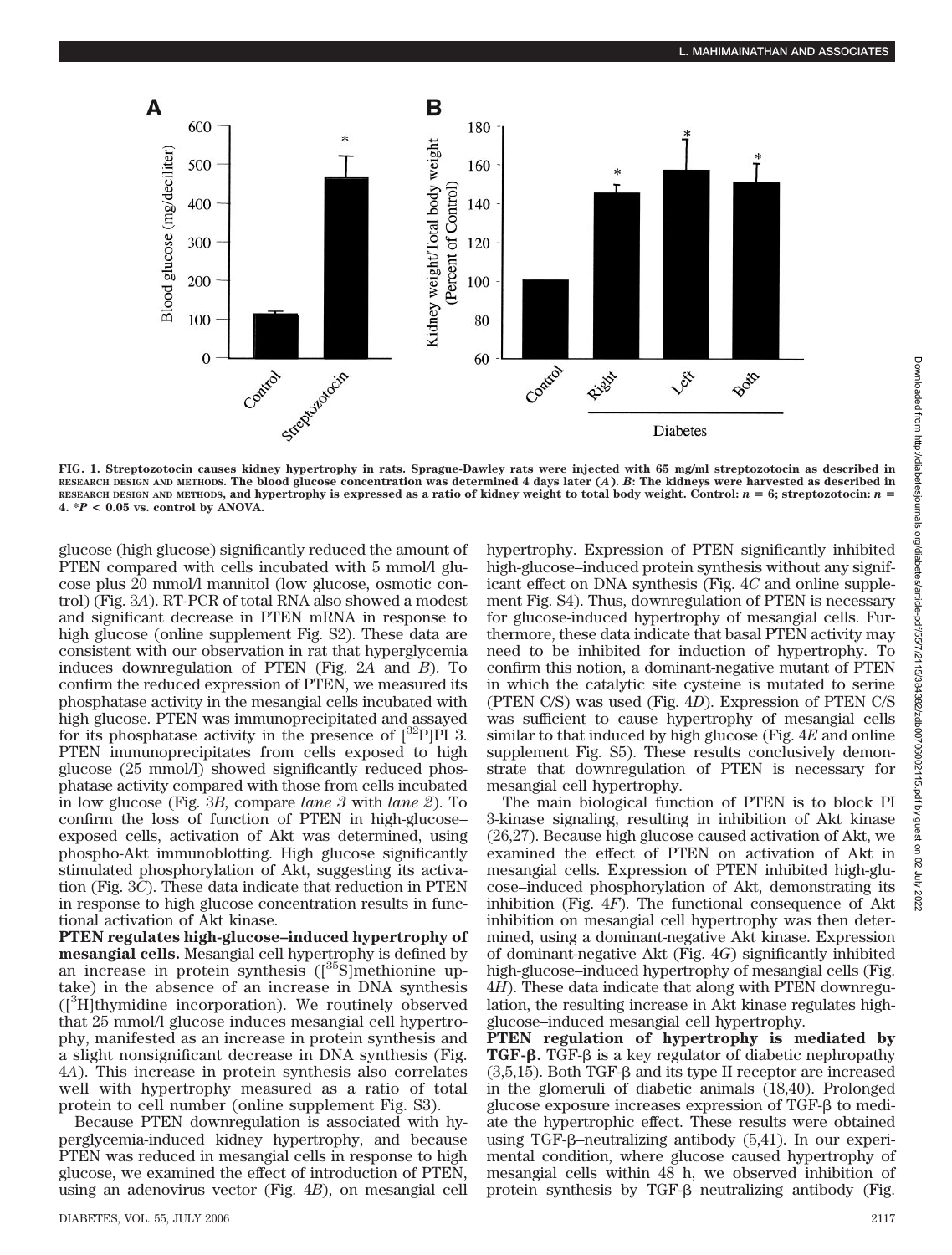

Downloaded from http://diabetesjournals.org/diabetes/article-pdf/55/7/2115/384382/zdb00706002115.pdf by guest on 02 July 2022 Downloaded from http://diabetesjournals.org/diabetes/article-pdf/55/7/2115/384382/zdb00706002115.pdf by guest on 02 July 2022

FIG. 2. Hyperglycemia reduces PTEN expression in kidney. We immunoblotted 75  $\mu$ g of kidney cortical lysates  $(A)$  and glomerular lysates  $(B)$ **from control (C) and diabetic (D) rats with anti-PTEN and anti-actin antibodies, respectively, and performed quantitation as described in** RESEARCH DESIGN AND METHODS. Each lane represents a single animal. For cortex:  $P = 0.001$  vs. control by ANOVA,  $n = 9$ . For glomeruli:  $P = 0.001$ vs. control by ANOVA; control,  $n = 5$ ; diabetes,  $n = 4$ . C: Glomerular lysates (75  $\mu$ g) were immunoblotted with anti-phospho-Akt, anti-Akt, and anti-actin antibodies, respectively, and quantitation was performed as described in  $RESEARCH$  DESIGN AND METHODS. Control,  $n = 4$ ; diabetes,  $n = 4$ .  $*P = 0.001$  vs. control by ANOVA.

 $5A$ ), confirming a role for TGF- $\beta$  in high-glucose-induced mesangial cell hypertrophy. We further confirmed this observation, using the TGF- $\beta$  receptor kinase inhibitor SB431542. Incubation of mesangial cells with SB431542 significantly blocked high-glucose–induced protein synthesis (Fig. 5*B*). Similarly, expression of Smad7 (Fig. 5*C*), which inhibits TGF- $\beta$  signaling, also attenuated protein synthesis in response to high glucose (Fig. 5*D*). These data demonstrate that  $TGF- $\beta$  signaling is necessary for the$ hypertrophic effect of glucose. Because we demonstrated that PTEN downregulation is necessary for high-glucose– induced hypertrophy, we examined the role of  $TGF- $\beta$  in$ PTEN expression. TGF- $\beta$  significantly reduced expression of PTEN (Fig.  $6A$ ), resulting in inhibition of its  $PIP_3$  phosphatase activity (Fig. 6*B*, compare *lane 3* with *lane 2*). These data indicate that PTEN may regulate TGF- $\beta$ – induced mesangial cell hypertrophy. To test this hypothesis, we examined the effect of PTEN on hypertrophy. Expression of PTEN significantly prevented protein synthesis in response to TGF- $\beta$  without any significant effect on DNA synthesis (Fig. 6*C* and online supplement Fig. S6), indicating that PTEN plays an important role in TGF- $\beta$ – induced mesangial cell hypertrophy.

We showed above that downregulation of PTEN by high glucose was associated with an increase in Akt activation in mesangial cells (Fig. 3*C*) and that Akt also regulates glucose-induced hypertrophy (Fig. 4*H*). Therefore, we examined the effect of TGF- $\beta$  on activation of Akt. TGF- $\beta$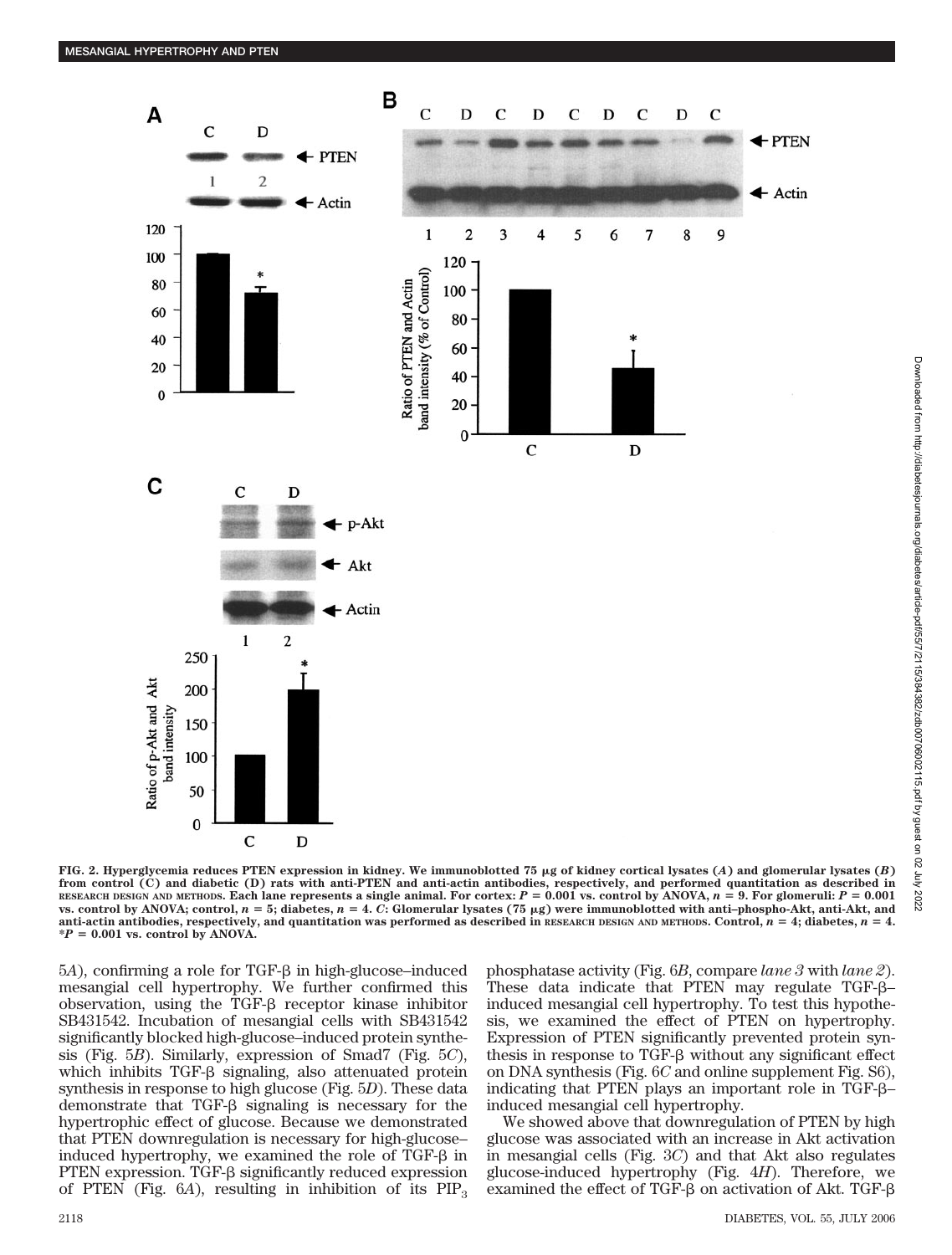

**FIG. 3. High glucose downregulates PTEN in mesangial cells.** *A***: Serum-deprived cells were incubated with 5 mmol/l glucose plus 20 mmol/l** mannitol (low glucose [LG]) or 25 mmol/l glucose (high glucose [HG]) for 48 h. Then, 20  $\mu$ g of cell lysates were immunoblotted with anti-PTEN **and anti-tubulin antibodies.** *Bottom panel* **shows quantitation of protein bands. \****P* **< 0.05 vs. control,** *n* - **17.** *B***: High glucose inhibits PTEN phosphatase activity. Mesangial cells were incubated with glucose as described in** *A***. PTEN immunoprecipitates from 100 g of lysates were assayed for phosphatase activity, using 32P-labeled PI 3 (PI 3-P), as described in RESEARCH DESIGN AND METHODS. Arrow indicates the position of**  $[^{32}\text{P}]$ PI 3. Bottom panel shows quantitation of  $[^{32}\text{P}]$ PI 3 spots.  $^*P$  < 0.05 vs. control, n = 3. C: High glucose stimulates Akt. We immunoblotted 20 **g of cell lysates in** *A* **with phospho-Akt (pAkt), Akt, and tubulin antibodies, respectively.** *Bottom panel* **shows ratio of intensity of phospho-Akt** and Akt as Akt activation.  ${}^*P$  < 0.05 vs. control,  $n = 8$ .

increased phosphorylation of Akt with a time course similar to that of PTEN expression (Fig. 6*D*, compare with Fig. 6*A*). Expression of PTEN inhibited TGF-β-induced Akt activation (Fig. 6*E*). Because we also demonstrated that high-glucose–induced mesangial cell hypertrophy is mediated by PTEN-regulated Akt kinase (Fig. 4), we next examined the role of Akt in TGF- $\beta$ -induced hypertrophy. Expression of dominant-negative Akt significantly blocked mesangial cell hypertrophy in response to TGF- $\beta$  (Fig. 6*F*). These results provide the first evidence that a common signaling pathway, which involves downregulation of PTEN and resultant activation of Akt, is used by both high glucose and TGF- $\beta$  in causing hypertrophy of mesangial cells.

Apart from hypertrophy, matrix expansion, including expression of fibronectin, is also a feature of diabetic nephropathy (2). Therefore, we examined the involvement of PTEN in expression of fibronectin in response to TGF- $\beta$ . TGF- $\beta$  increased expression of fibronectin in mesangial cells (Fig. 6*G*, compare *lane 2* with *lane 1*). Expression of PTEN inhibited TGF- $\beta$ -induced fibronectin expression (Fig. 6*G*, compare *lane 4* with *lane 2*). These data indicate that along with hypertrophy, PTEN regulates expression of fibronectin in response to TGF- $\beta$ .

We have established that TGF- $\beta$  downregulates PTEN,

resulting in hypertrophy of mesangial cells. TGF- $\beta$  utilizes receptor-specific Smads for signal transduction. It is known that TGF- $\beta$  receptor–specific Smad7, an inhibitory Smad, blocks TGF- $\beta$ -induced Smad signaling (9). To elucidate the involvement of Smad signaling in TGF- $\beta$ -induced downregulation of PTEN, we tested the effect of Smad7. As expected,  $TGF- $\beta$  inhibited expression of PTEN$ (Fig. 7*A*). However, expression of Smad7 significantly attenuated downregulation of PTEN induced by TGF- (Fig. 7*A*, compare *lane 4* with *lane 2*). To confirm this observation, we tested the effect of  $TGF- $\beta$  receptor$ specific Smad3 on PTEN downregulation. Expression of Smad3 alone inhibited the expression of PTEN similar to TGF-β (Fig. 7*B*, compare *lane 3* with *lane 1*). These data indicate that TGF- $\beta$  utilizes Smad3 as the signaling molecule to downregulate PTEN in mesangial cells.

TGF-β regulates high-glucose-induced downregula**tion of PTEN.** TGF-β acts downstream of high glucose to regulate the hypertrophy of mesangial cells (5). We have shown that both agonists independently downregulate PTEN, which is necessary for hypertrophy. Because  $TGF- $\beta$  has been reported to regulate both negatively and$ positively the expression of PTEN in a cell-specific manner  $(42-44)$ , we hypothesized that TGF- $\beta$  may regulate highglucose–induced PTEN downregulation. First, we as-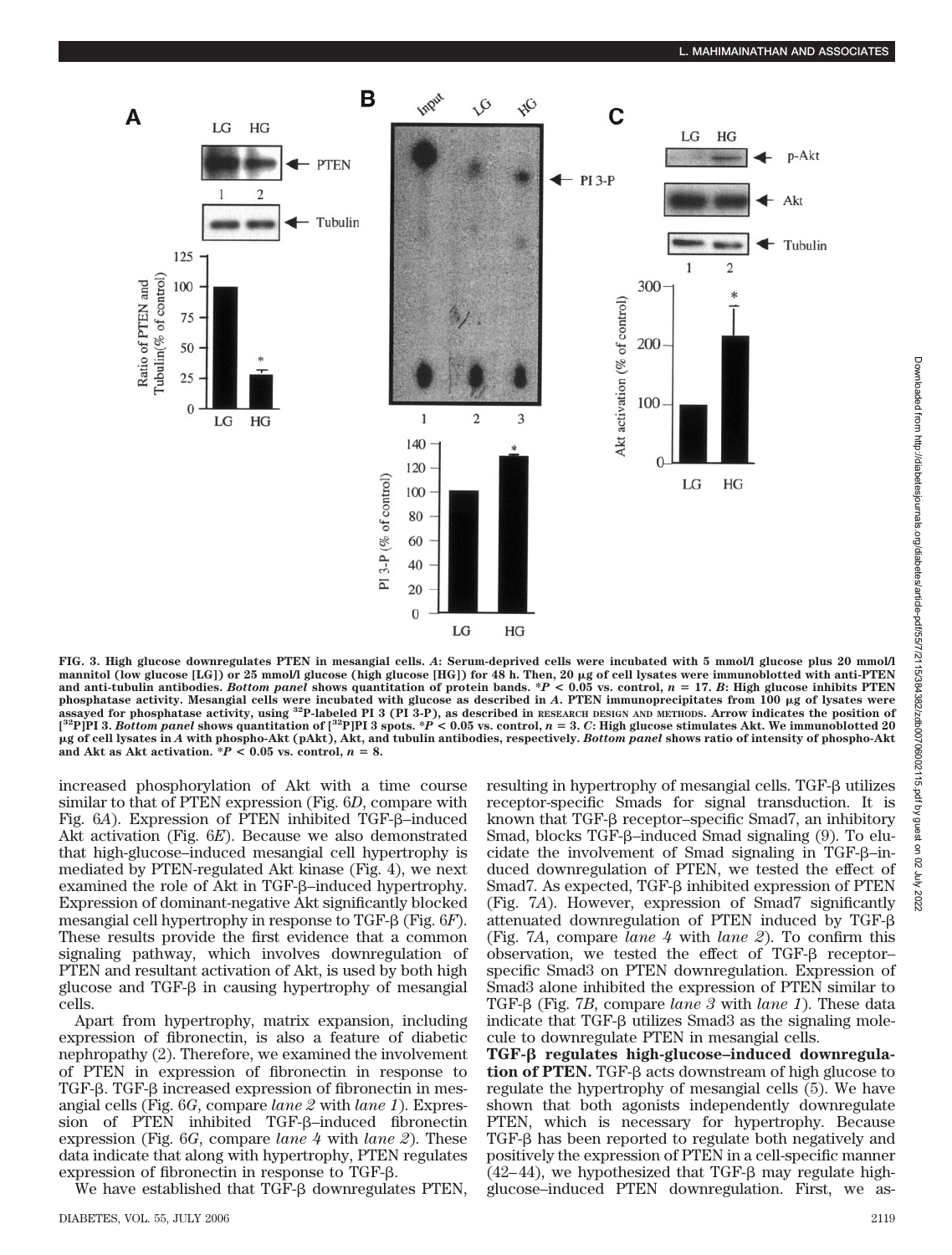

**FIG. 4. PTEN regulates mesangial cell hypertrophy.** *A***: Quiescent mesangial cells were incubated with 5 mmol/l glucose plus 20 mmol/l mannitol (low glucose [LG]) and 25 mmol/l glucose (high glucose [HG]) for 48 h. The cells were then incubated with [3 H]thymidine and [35S]methionine, and the incorporation into DNA and protein was determined as described in RESEARCH DESIGN AND METHODS.** *B***: Cells were infected with adenoviruses (Ad) (moi 50) and harvested at indicated times. Then, 20 g of cell lysates were immunoblotted with anti-PTEN and anti-actin antibodies.** *C***:** Quiescent cells were infected with PTEN adenovirus or green fluorescent protein (GFP) adenovirus (moi 50) for 24 h followed by incubation with<br>5 mmol/l glucose plus 20 mmol/l mannitol and 25 mmol/l glucose for 48 h. [<sup>35</sup>S **RESEARCH DESIGN AND METHODS. Means of triplicate measurements are shown. \****P* **< 0.05 and \*\****P* **< 0.05 by ANOVA.** *D***: Mesangial cells were infected** with PTEN C/S adenovirus (moi 50), and 20 μg of lysates were immunoblotted as described in B. E: Quiescent mesangial cells were infected with<br>green fluorescent protein adenovirus or PTEN C/S adenovirus (moi 50) for 72 h. **protein adenovirus for 24 h before incubation with 25 mmol/l glucose for 48 h. [35S]methionine incorporation was determined as described in RESEARCH DESIGN AND METHODS. Means of triplicate measurements are shown. \****P* **< 0.05 by ANOVA.** *F***: Quiescent mesangial cells were infected with** PTEN adenovirus (moi 50) and incubated with high and low glucose as described in *C*. Then, 20 µg of cell lysates were immunoblotted with **phospho-Akt, PTEN, and Akt antibodies, respectively.** *G***: Mesangial cells were infected with dominant-negative (DN) Akt adenovirus (moi 50), and the lysates were immunoblotted with anti-HA to detect dominant-negative Akt and actin antibody.** *H***: Quiescent cells were infected with dominant-negative Akt adenovirus or green fluorescent protein adenovirus and incubated with high and low glucose as described in** *C***. [ 35S]methionine incorporation was determined as described in RESEARCH DESIGN AND METHODS. Means of triplicate measurements are shown. \****P* **<** 0.01,  $*P < 0.01$  by ANOVA.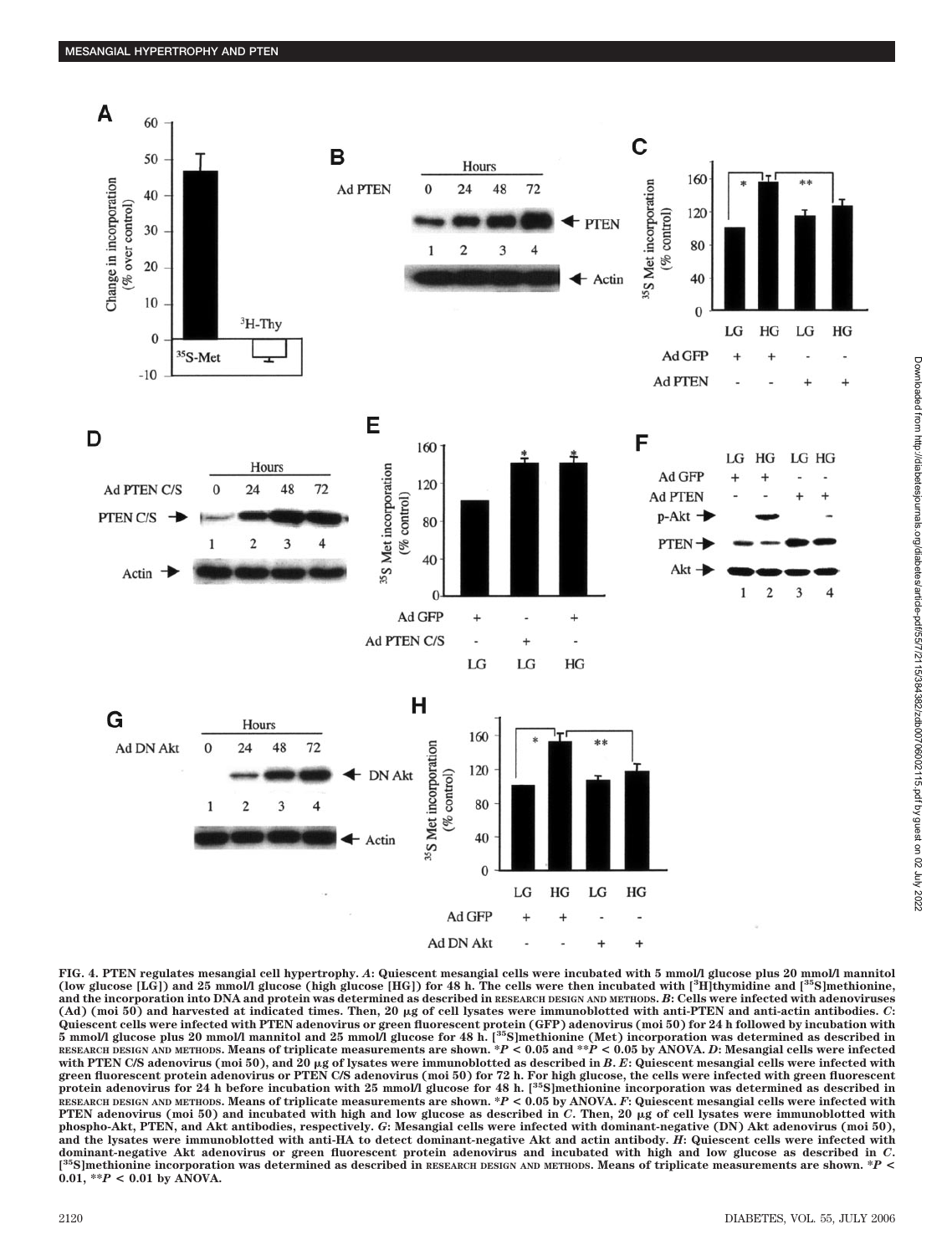

**FIG. 5. TGF- regulates high-glucose–induced mesangial cell hypertrophy.** *A***: Serum-deprived mesangial cells were incubated with nonspecific IgG** or TGF-β antibody (5 μg/ml) for 1 h before incubation with glucose as described in Fig. 4A, and [<sup>35</sup>S]methionine (Met) incorporation was<br>determined. The means of triplicate measurements are shown. \*P < 0.05 and \*\*P < 0.0 with 2 µmol/l SB431542 for 1 h before incubation with glucose as described in Fig. 4A, and [<sup>35</sup>S]methionine incorporation was determined. Means<br>of triplicate measurements are shown. \*P < 0.05 and \*\*P < 0.05 by ANOVA. *C*: **adenovirus (Ad) (moi 50). The cell lysates were immunoblotted with anti-FLAG to detect Smad7 and actin antibody, respectively.** *D***: Mesangial cells were infected with Smad7 adenovirus or green fluorescent protein adenovirus (moi 50) for 24 h before incubation with glucose as described in Fig. 4***A***. [35S]methionine incorporation was determined. Means of triplicate measurements are shown. \****P* **< 0.05 and \*\****P* **< 0.05 by ANOVA. HG, high glucose; LG, low glucose.**

sessed this notion, using a TGF- $\beta$ -neutralizing antibody. As we had shown above, exposure of mesangial cells to high glucose reduced the expression of PTEN (Fig. 8*A*, compare *lane 3* with *lane 1*). Incubation of cells with TGF- $\beta$ -neutralizing antibody significantly prevented the downregulation of PTEN induced by high glucose (Fig. 8*A*, compare *lane*  $4$  with *lane*  $3$ ). Similarly, the TGF- $\beta$  receptor kinase inhibitor SB431542 significantly reversed the inhibition of PTEN expression by high glucose (Fig. 8*B*, compare *lane 4* with *lane 3*). To further confirm the effects of TGF- $\beta$  on PTEN, we used the TGF- $\beta$  signaling inhibitor Smad7. Expression of Smad7 attenuated completely the downregulation of PTEN induced by high glucose (Fig. 8*C*, compare *lane 3* with *lane 1*). These data conclusively demonstrate that the effect of high glucose on PTEN downregulation is mediated by TGF- $\beta$ .

# **DISCUSSION**

We conclude that increased glucose concentration reduces the expression of PTEN, resulting in increased Akt activation, which induces hypertrophy of mesangial cells. This reduction in PTEN, and hence mesangial hypertrophy, is mimicked by  $TGF- $\beta$  in these cells. Furthermore, we$ provide the first evidence that TGF- $\beta$  mediates the reduction of PTEN in response to high glucose. These data place PTEN as the downstream target in the hypertrophic response of high glucose in the mesangial cells.

PTEN has been shown to regulate several cellular functions, including proliferation, apoptosis, and migration (45). Constitutive PTEN deletion in mouse results in embryonic lethality (46–48). PTEN null mouse embryo fibroblasts display increased  $PIP_3$  expression (49). The biological response to PI 3-kinase activation is highly regulated and tissue specific (50,51). For example, PI 3-kinase/Akt signaling is important in mediating insulin actions in muscle, fat, and liver (52–55). Because PTEN is a negative regulator of PI 3-kinase signaling, its deletion in various tissues, such as liver, skin, endometrium, prostate, and breast, has permissive effects on tumor formation (56–59). On the other hand, reduction of PTEN in liver and fat by antisense oligonucleotides protected *db/db* mice from developing diabetes (60). Furthermore, muscle- and adipose tissue–specific deletion of PTEN protected mice against insulin resistance (30,61). In the case of muscle-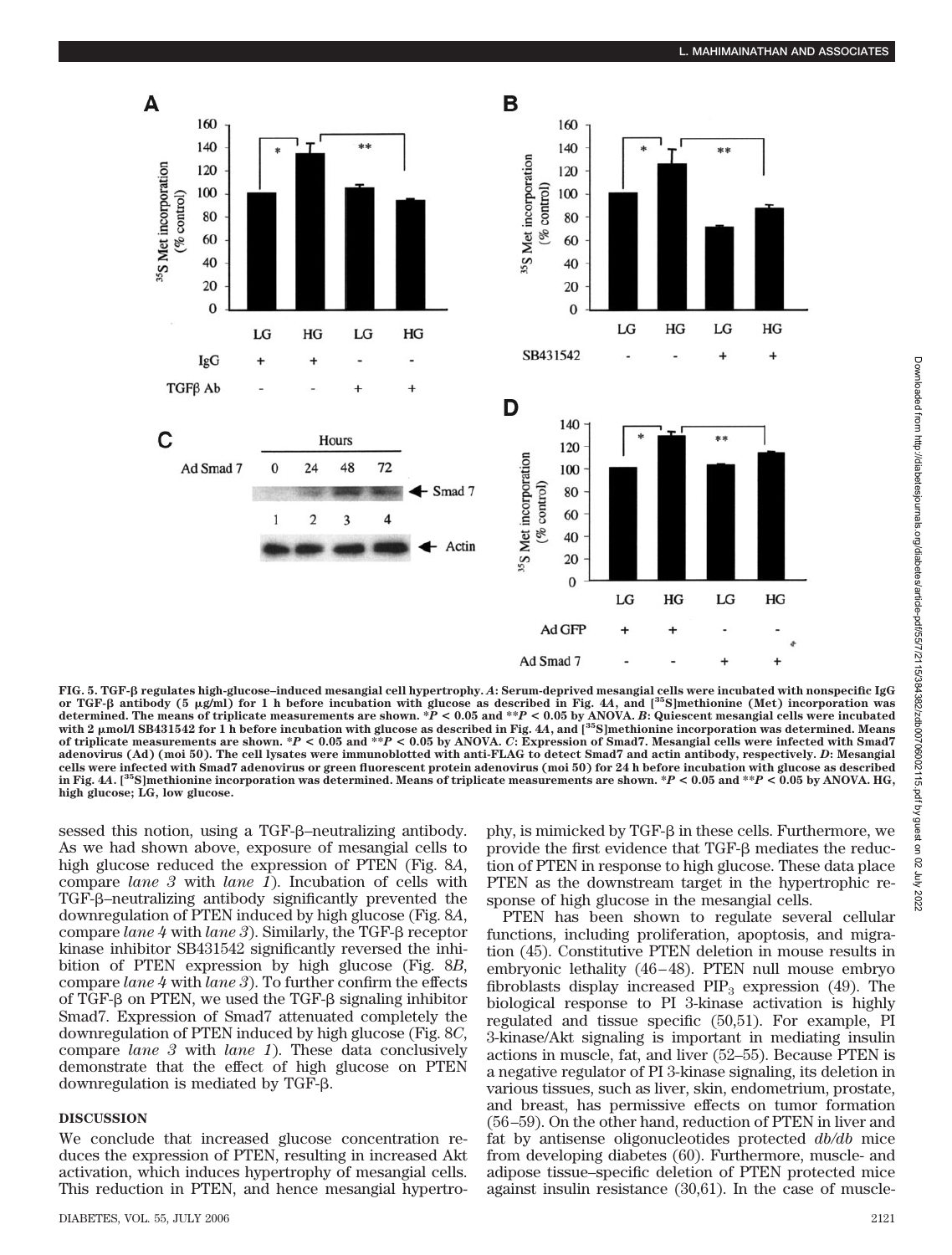

**FIG. 6. TGF- downregulates PTEN, resulting in mesangial cell hypertrophy.** *A***: Quiescent anti-mesangial cells were incubated with 2 ng/ml TGF for indicated periods. Then, 20 g cell lysates were immunoblotted with anti-PTEN and anti-tubulin antibodies.** *B***: Mesangial cells were incubated** with TGF-<sup>8</sup> for 2 h. PTEN immunoprecipitates from 100 µg lysates were assayed for phosphatase activity using <sup>32</sup>P-labeled PI 3 (PI 3-P) as **described in RESEARCH DESIGN AND METHODS. Arrow indicates the position of [32P]PI 3.** *C***: Mesangial cells were incubated with green fluorescent protein (GFP) adenovirus (Ad) or PTEN adenovirus (moi 50) for 24 h before incubation with 2 ng/ml TGF- for 48 h, and [35S]methionine (Met) incorporation was determined. Means of triplicate measurements are shown. \****P* **< 0.05 and \*\****P* **< 0.05 by ANOVA.** *D***: Quiescent mesangial cells** were incubated with 2 ng/ml TGF-β for indicated times, and 20 μg lysates were immunoblotted with phospho-Akt and Akt antibodies, respectively.<br>E: PTEN inhibits TGF-β–induced Akt activation. Quiescent mesangial cells were **stimulating with 2 ng/ml TGF- for 2 h. Then, 20 g lysates were immunoblotted with phospho-Akt, PTEN, and Akt antibodies, respectively.** *F***:** Quiescent cells were infected with green fluorescent protein adenovirus or dominant-negative (DN) Akt adenovirus (moi 50) for 24 h before<br>stimulation with TGF-β for 48 h. [<sup>35</sup>S]methionine incorporation was determined. Mea **\*\****P* **< 0.05 by ANOVA.** *G***: Mesangial cells were infected with green fluorescent protein adenovirus or PTEN adenovirus as described above. The** infected cells were incubated with TGF- $\beta$  for 24 h. Then, 5 µg cell lysates were immunoblotted with fibronectin, PTEN, and actin antibodies, **respectively.**

specific deletion of PTEN, insulin-stimulated glucose uptake was increased in soleus but not in extensor digitorum longus muscle (30). Adipose-specific PTEN deletion in mice elicits resistance to streptozotocin-induced diabetes (61). However, our data demonstrate that in rats, streptozotocin-induced diabetes is associated with a significant decrease in the cortical and glomerular PTEN level (Fig. 2). These results indicate that PTEN regulates cell function differently in different tissues (see below).

A significant role of PTEN in organ size was first identified in *Drosophila*. Deletion of PTEN in *Drosophila* eye and wing discs resulted in an increase in cell size and led to enlarged organ size (62,63). This cell growth effect of PTEN in *Drosophila* was not seen for its mammalian counterparts, i.e., in PTEN null embryonic stem cells, thymocytes, and fibroblasts, suggesting differential regulation of PTEN action in mammalian systems (50). However, more recent studies demonstrate that deletion of PTEN in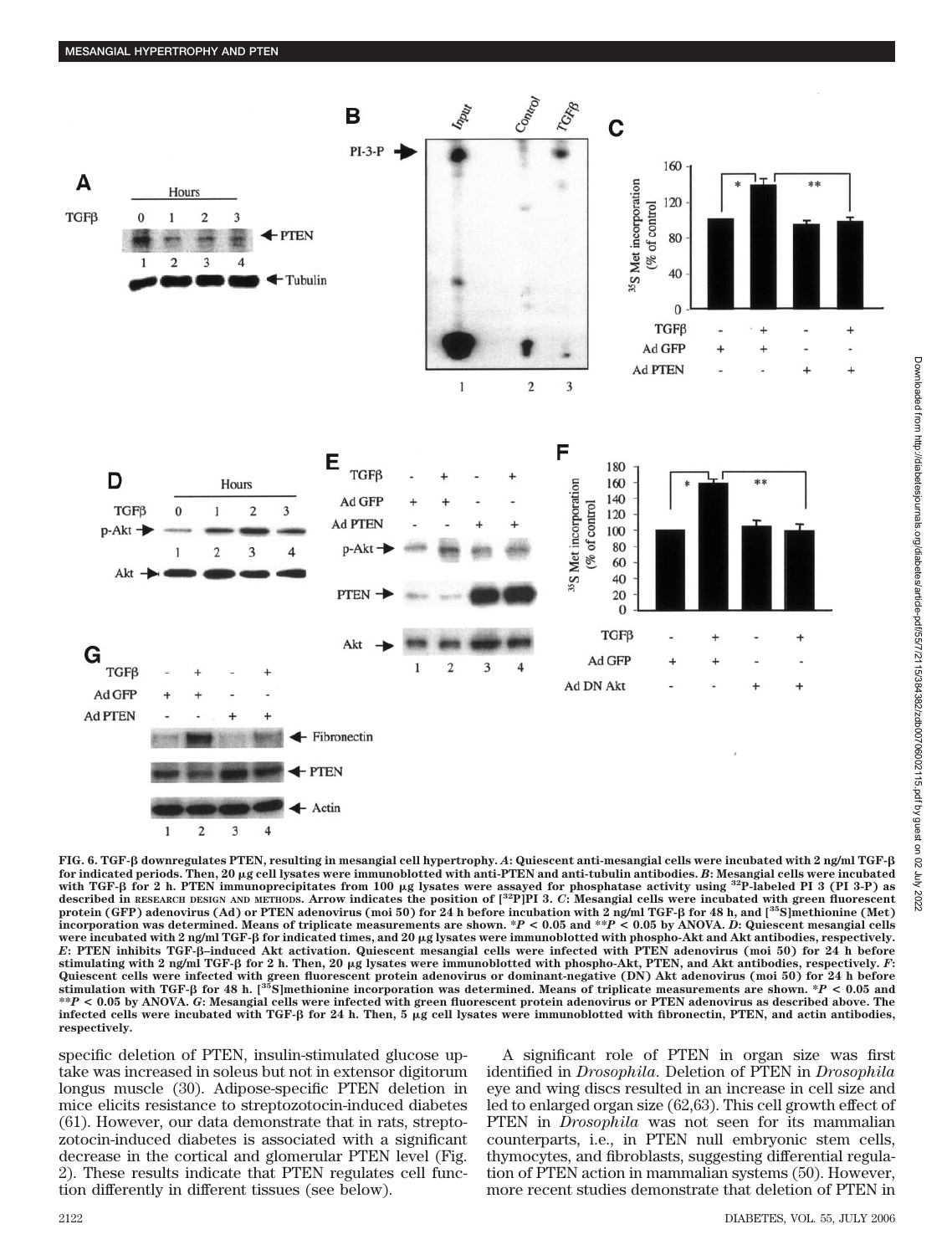

**FIG. 7. TGF-–specific Smads regulate PTEN downregulation.** *A***: Mesangial cells were infected with Smad7 adenovirus (Ad) (***A***), Smad3 adenovirus (***B***), or green fluorescent protein (GFP) adenovirus (50 moi) followed by incubation with TGF- for 2 h. Then, 20 g lysates were immunoblotted with PTEN, actin, and FLAG (for detecting tagged Smad7 and Smad3) antibodies, respectively.**

mouse brain increased the soma size of the neurons, which contributed to an increase in brain size (64,65). Furthermore, inactivation of PTEN in cardiomyocytes in mice resulted in hypertrophy (29). In contrast, deletion of PTEN in muscle did not induce any hypertrophy (30), thus demonstrating an organ-specific effect of PTEN in cell size control. These findings suggest that a lack of PTEN function because of its gene disruption results in differential effects in different tissues. Our data provide the first evidence that under a pathological form of renal hypertrophy, in the type 1 diabetic animal, PTEN expression is significantly reduced in the kidney cortex and glomeruli. Thus, PTEN plays a negative regulatory role in kidney

hypertrophy (Figs. 1 and 2). Furthermore, we show that the hypertrophy of mesangial cells resulting from the exposure of these cells to high glucose is also associated with decreased PTEN expression and activity (Fig. 3). Introduction of PTEN blocked the hypertrophic response of glucose. These results conclusively demonstrate involvement of PTEN in the mesangial hypertrophy induced by high glucose. Furthermore, these data positively correlate with the role of Akt kinase in mesangial cell hypertrophy in response to high glucose (Fig. 4). To our knowledge, these results represent the first demonstration of involvement of PTEN in renal and mesangial hypertrophy during a pathological condition, namely diabetic kid-



**FIG. 8. TGF- regulates PTEN expression in response to high glucose.** *A***: Quiescent mesangial cells were incubated with nonspecific IgG or TGF neutralizing antibody (5 g/ml) followed by incubation with glucose as described in Fig. 5***A***. Then, 20 g lysates were immunoblotted with anti-PTEN and anti-actin antibodies.** *B***: Quiescent mesangial cells were incubated with 2 mol/l SB431542 for 1 h before incubation with high glucose, as described in Fig. 5***B***. Then, 20 g lysates were immunoblotted with anti-PTEN and anti-actin antibodies.** *C***: Quiescent mesangial cells were infected with green fluorescent protein (GFP) adenovirus (Ad) or Smad7 adenovirus (moi 50) for 24 h before incubation with high glucose as described in Fig. 5***D***. Then, 20 g lysates were immunoblotted with anti-PTEN, anti-FLAG, and anti-actin antibodies, respectively. HG, high glucose; LG, low glucose.**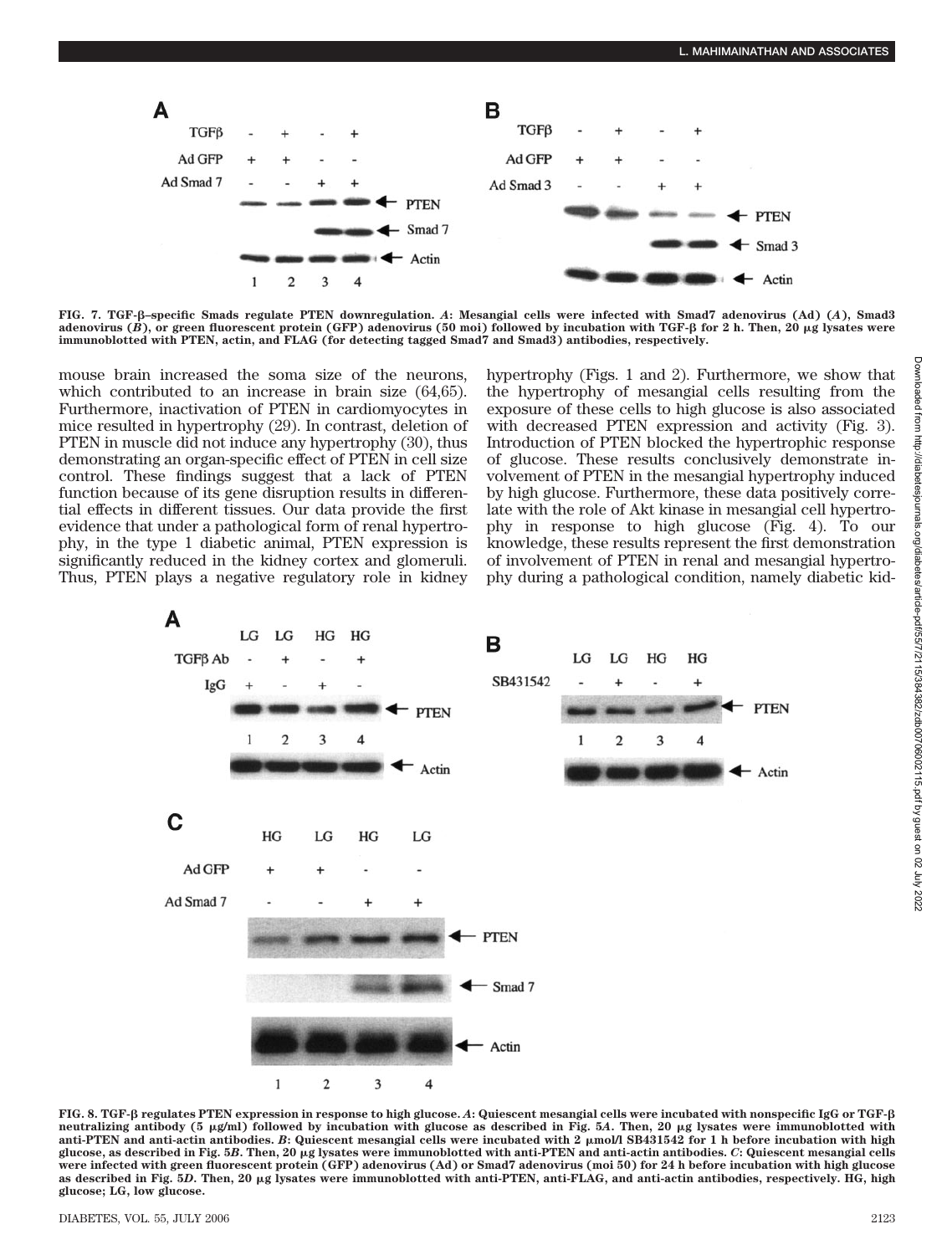ney disease. However, we have recently shown a role of PTEN in PDGF receptor–mediated signal transduction and DNA synthesis (32). However, expression of PTEN did not have any significant effect on basal DNA synthesis. We concluded that the inhibitory effect of PTEN was attributable to the protein phosphatase activity of PTEN on tyrosine-phosphorylated PDGF receptor. In the current study, we demonstrate that both high glucose and TGF inhibit expression of PTEN, resulting in activation of Akt kinase, which is associated with hypertrophy of mesangial cells. Whether tyrosine phosphorylation of growth factor receptor(s) is involved in this process is not known.

The pleiotropic cytokine TGF- $\beta$  has been implicated in the pathogenesis of diabetic nephropathy (5,18,66,67). The hypertrophic effect of high glucose in mesangial cells is mediated by increased production of TGF- $\beta$  (68–70). These results are also supported by recent results in which renal cells isolated from TGF- $\beta$ 1 null mice showed impairment in hypertrophy in response to high glucose (71). Additionally, TGF- $\beta$  receptor II heterozygous mice with streptozotocin-induced type 1 diabetes showed significantly reduced glomerular hypertrophy, further providing evidence for the requirement of TGF- $\beta$  signaling (40). However, the mechanism by which  $TGF- $\beta$  regulates mes$ angial cell hypertrophy was not elucidated. In mesangial cells, we demonstrate here that  $TGF- $\beta$  inhibits PTEN$ expression, resulting in activation of Akt (Fig. 6). These results link mesangial hypertrophy to PI 3-kinase/Akt signaling in response to TGF- $\beta$ . Furthermore, we show that antagonizing  $TGF- $\beta$  signaling prevents the inhibitory$ effect of high glucose on expression of PTEN (Fig. 8). Together, our data represent a potential mechanism to explain how PTEN downregulation by high glucose induces mesangial hypertrophy. Thus, modulation of PTEN function in diabetic nephropathy, where  $TGF- $\beta$  signaling$ is a major cause of the disease, may prove beneficial.

# **ACKNOWLEDGMENTS**

This work was supported by National Institutes of Health Grants RO1 DK50190 and RO1 DK 55815 and by the Juvenile Diabetes Research Foundation. G.G.C. was supported by a merit review grant from the Veterans Affairs Medical Research Council and by a research career scientist award from the Department of Veterans Affairs.

We thank Drs. B.S. Kasinath and Dan Riley for critically reading the manuscript.

#### **REFERENCES**

- 1. Lehmann R, Schleicher ED: Molecular mechanism of diabetic nephropathy. *Clin Chim Acta* 297:135–144, 2000
- 2. Mason RM, Wahab NA: Extracellular matrix metabolism in diabetic nephropathy. *J Am Soc Nephrol* 14:1358–1373, 2003
- 3. Wolf G, Ziyadeh FN: Molecular mechanisms of diabetic renal hypertrophy. *Kidney Int* 56:393–405, 1999
- 4. Mauer SM, Steffes MW, Ellis EN, Sutherland DE, Brown DM, Goetz FC: Structural-functional relationships in diabetic nephropathy. *J Clin Invest* 74:1143–1155, 1984
- 5. Sharma K, Ziyadeh FN: Hyperglycemia and diabetic kidney disease: the case for transforming growth factor- $\beta$  as a key mediator. *Diabetes* 44: 1139–1146, 1995
- 6. Branton MH, Kopp JB: TGF-beta and fibrosis. *Microbes Infect* 1:1349–1365, 1999
- 7. Massague J: The transforming growth factor-beta family. *Annu Rev Cell Biol* 6:597–641, 1990
- 8. Huse M, Muir TW, Xu L, Chen YG, Kuriyan J, Massague J: The TGF beta receptor activation process: an inhibitor- to substrate-binding switch. *Mol Cell* 8:671–682, 2001
- 9. Massague J: How cells read TGF-beta signals. *Nat Rev Mol Cell Biol* 1:169–178, 2000
- 10. Engel ME, McDonnell MA, Law BK, Moses HL: Interdependent SMAD and JNK signaling in transforming growth factor-beta-mediated transcription. *J Biol Chem* 274:37413–37420, 1999
- 11. Hanafusa H, Ninomiya-Tsuji J, Masuyama N, Nishita M, Fujisawa J, Shibuya H, Matsumoto K, Nishida E: Involvement of the p38 mitogenactivated protein kinase pathway in transforming growth factor-betainduced gene expression. *J Biol Chem* 274:27161–27167, 1999
- 12. Hocevar BA, Brown TL, Howe PH: TGF-beta induces fibronectin synthesis through a c-Jun N-terminal kinase-dependent, Smad4-independent pathway. *Embo J* 18:1345–1356, 1999
- 13. Sano Y, Harada J, Tashiro S, Gotoh-Mandeville R, Maekawa T, Ishii S: ATF-2 is a common nuclear target of Smad and TAK1 pathways in transforming growth factor-beta signaling. *J Biol Chem* 274:8949–8957, 1999
- 14. Ghosh Choudhury G, Abboud HE: Tyrosine phosphorylation-dependent PI 3 kinase/Akt signal transduction regulates TGFbeta-induced fibronectin expression in mesangial cells. *Cell Signal* 16:31–41, 2004
- 15. Hong SW, Isono M, Chen S, Iglesias-De La Cruz MC, Han DC, Ziyadeh FN: Increased glomerular and tubular expression of transforming growth factor-beta1, its type II receptor, and activation of the Smad signaling pathway in the db/db mouse. *Am J Pathol* 158:1653–1663, 2001
- 16. Isono M, Mogyorosi A, Han DC, Hoffman BB, Ziyadeh FN: Stimulation of TGF-beta type II receptor by high glucose in mouse mesangial cells and in diabetic kidney. *Am J Physiol Renal Physiol* 278:F830–F838, 2000
- 17. Border WA, Yamamoto T, Noble NA: Transforming growth factor  $\beta$  in diabetic nephropathy. *Diabetes Metab Rev* 12:309–339, 1996
- 18. Park IS, Kiyomoto H, Abboud SL, Abboud HE: Expression of transforming growth factor- $\beta$  and type IV collagen in early streptozotocin-induced diabetes. *Diabetes* 46:473–480, 1997 [erratum in *Diabetes* 46:924, 1997]
- 19. Shankland SJ, Scholey JW, Ly H, Thai K: Expression of transforming growth factor-beta 1 during diabetic renal hypertrophy. *Kidney Int* 46: 430–442, 1994
- 20. Chen S, Hong SW, Iglesias-de la Cruz MC, Isono M, Casaretto A, Ziyadeh FN: The key role of the transforming growth factor-beta system in the pathogenesis of diabetic nephropathy. *Ren Fail* 23:471–481, 2001
- 21. Leevers SJ, Weinkove D, MacDougall LK, Hafen E, Waterfield MD: The *Drosophila* phosphoinositide 3-kinase Dp110 promotes cell growth. *Embo J* 15:6584–6594, 1996
- 22. Weinkove D, Neufeld TP, Twardzik T, Waterfield MD, Leevers SJ: Regulation of imaginal disc cell size, cell number and organ size by *Drosophila* class I(A) phosphoinositide 3-kinase and its adaptor. *Curr Biol* 9:1019– 1029, 1999
- 23. Shioi T, Kang PM, Douglas PS, Hampe J, Yballe CM, Lawitts J, Cantley LC, Izumo S: The conserved phosphoinositide 3-kinase pathway determines heart size in mice. *Embo J* 19:2537–2548, 2000
- 24. Verdu J, Buratovich MA, Wilder EL, Birnbaum MJ: Cell-autonomous regulation of cell and organ growth in *Drosophila* by Akt/PKB. *Nat Cell Biol* 1:500–506, 1999
- 25. Shioi T, McMullen JR, Kang PM, Douglas PS, Obata T, Franke TF, Cantley LC, Izumo S: Akt/protein kinase B promotes organ growth in transgenic mice. *Mol Cell Biol* 22:2799–2809, 2002
- 26. Sulis ML, Parsons R: PTEN: from pathology to biology. *Trends Cell Biol* 13:478–483, 2003
- 27. Maehama T, Dixon JE: The tumor suppressor, PTEN/MMAC1, dephosphorylates the lipid second messenger, phosphatidylinositol 3,4,5-trisphosphate. *J Biol Chem* 273:13375–13378, 1998
- 28. Scanga SE, Ruel L, Binari RC, Snow B, Stambolic V, Bouchard D, Peters M, Calvieri B, Mak TW, Woodgett JR, Manoukian AS: The conserved PI3K/ PTEN/Akt signaling pathway regulates both cell size and survival in *Drosophila*. *Oncogene* 19:3971–3977, 2000
- 29. Crackower MA, Oudit GY, Kozieradzki I, Sarao R, Sun H, Sasaki T, Hirsch E, Suzuki A, Shioi T, Irie-Sasaki J, Sah R, Cheng HY, Rybin VO, Lembo G, Fratta L, Oliveira-dos-Santos AJ, Benovic JL, Kahn CR, Izumo S, Steinberg SF, Wymann MP, Backx PH, Penninger JM: Regulation of myocardial contractility and cell size by distinct PI3K-PTEN signaling pathways. *Cell* 110:737–749, 2002
- 30. Wijesekara N, Konrad D, Eweida M, Jefferies C, Liadis N, Giacca A, Crackower M, Suzuki A, Mak TW, Kahn CR, Klip A, Woo M: Muscle-specific Pten deletion protects against insulin resistance and diabetes. *Mol Cell Biol* 25:1135–1145, 2005
- 31. Choudhury GG: Akt serine threonine kinase regulates platelet-derived growth factor-induced DNA synthesis in glomerular mesangial cells: regulation of c-*fos* AND p27(kip1) gene expression. *J Biol Chem* 276: 35636–35643, 2001
- 32. Mahimainathan L, Choudhury GG: Inactivation of platelet-derived growth